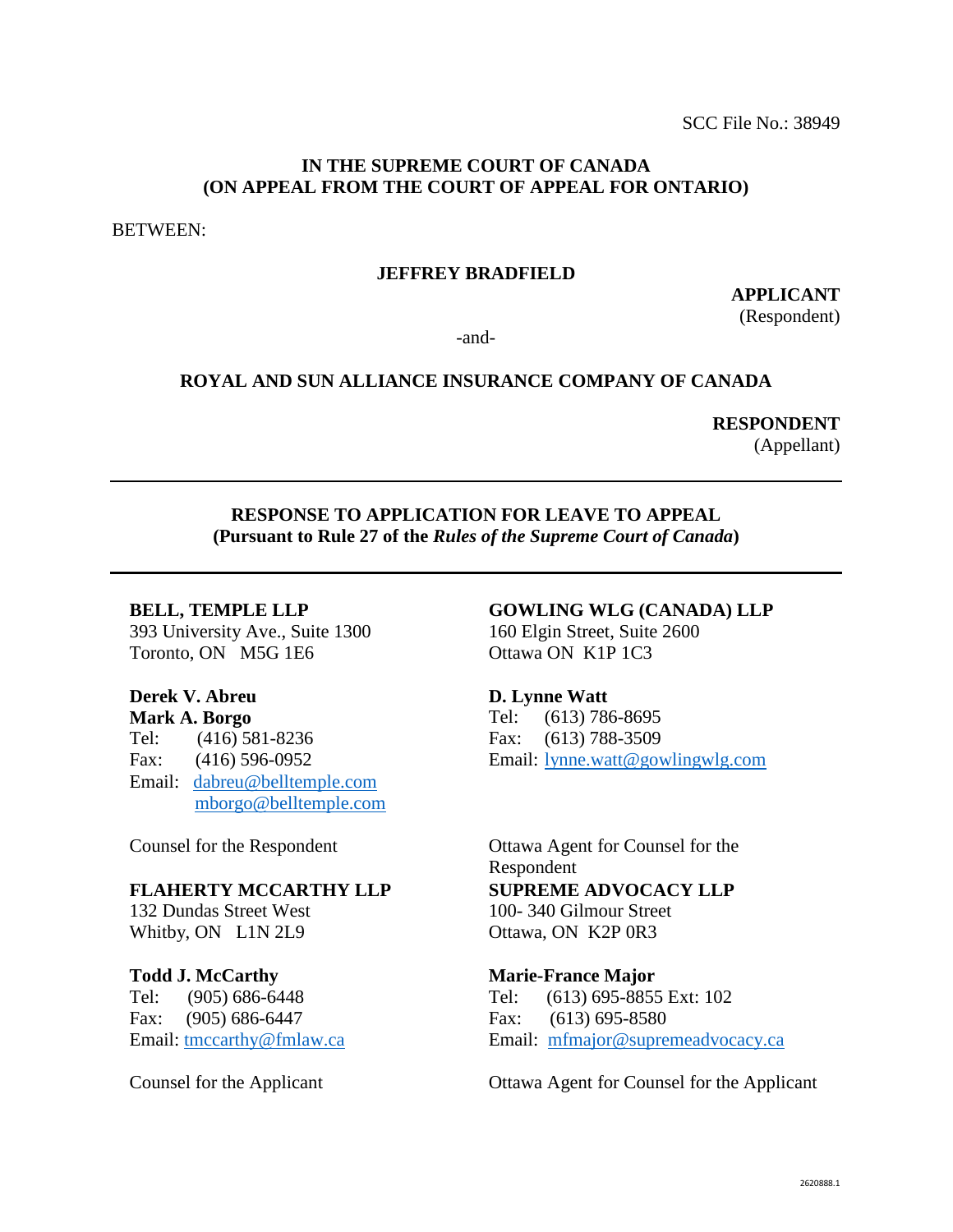# **TABLE OF CONTENTS**

| <b>TAB</b> | <b>PAGE</b>                                             |
|------------|---------------------------------------------------------|
| 1.         | <b>Memorandum of Argument</b>                           |
|            |                                                         |
|            |                                                         |
|            |                                                         |
|            |                                                         |
|            |                                                         |
|            |                                                         |
|            |                                                         |
|            |                                                         |
|            |                                                         |
|            |                                                         |
|            | PART VI - TABLE OF AUTHORITIES & STATUTORY PROVISIONS17 |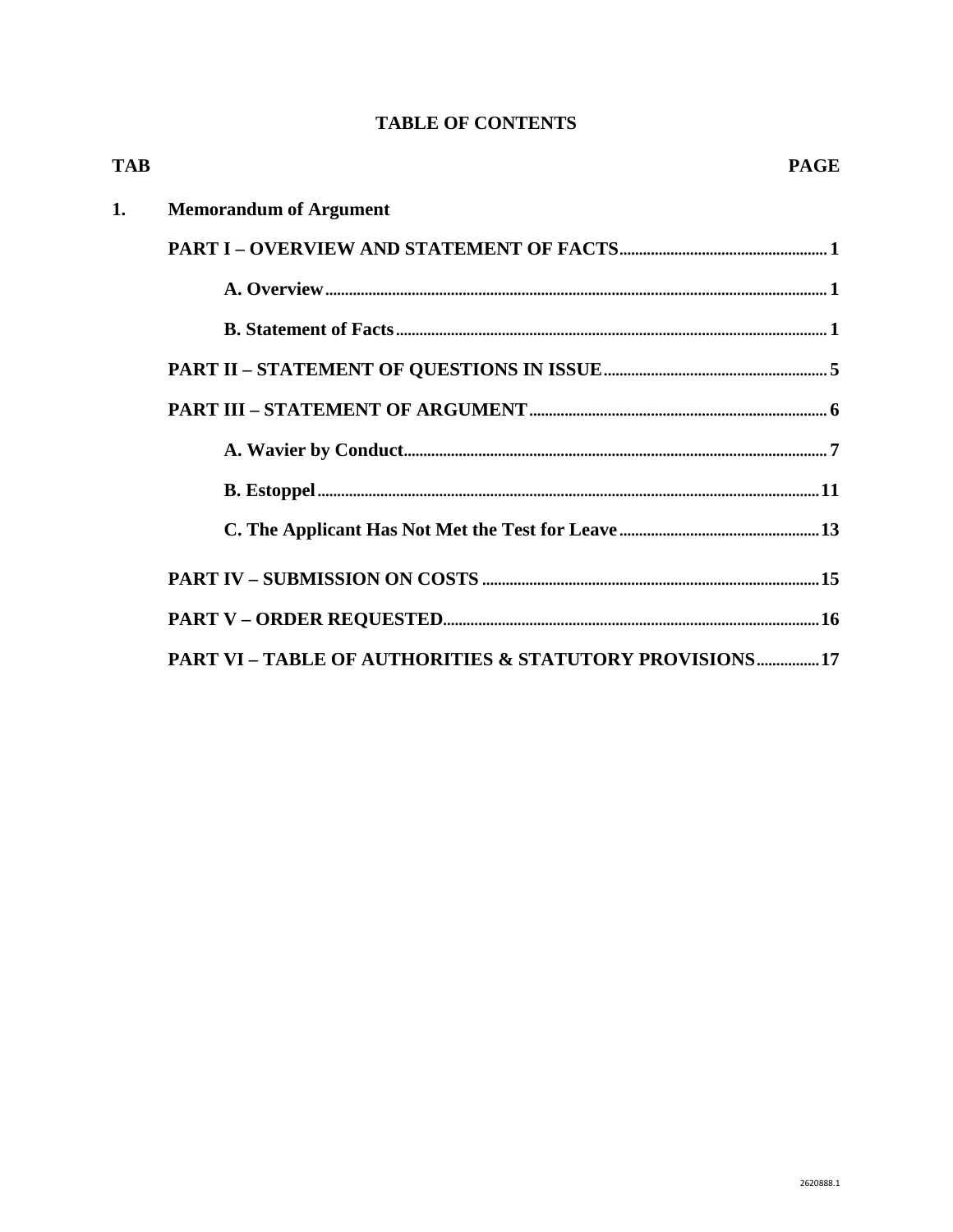#### **MEMORANDUM OF ARGUMENT**

#### **PART I – OVERVIEW AND STATEMENT OF FACTS**

#### **A. OVERVIEW**

- 1. The Applicant seeks leave to appeal to this Court from a unanimous decision of the Court of Appeal for Ontario.
- 2. This Court has granted leave only sparingly and this is not one of those extraordinary cases where this Court should exercise its discretion to grant leave. This Application does not raise an issue of national importance or public interest, or an important issue of law that should be dealt with by the Supreme Court of Canada.
- 3. The Application for leave to appeal should be dismissed.

## **B. THE FACTS**

- 4. On May 29, 2006, the Applicant, Paul Latanski, and the late Steven Devecseri, were riding their motorcycles. Mr. Devecseri was in front. Unfortunately, Mr. Devecseri drove onto the wrong side of the road and collided with Jeremy Caton's automobile. The Applicant did not hit Mr. Caton's automobile. Mr. Devecseri was killed and Mr. Caton was injured.<sup>[1](#page-2-0)</sup>
- 5. Mr. Devecseri was insured by the Respondent under a standard motor vehicle policy with a \$1,000,000 limit. He had an M2 driver's license, which prohibited him from operating a motorcycle with any alcohol in his bloodstream. To do so, constituted a policy violation.<sup>[2](#page-2-1)</sup>
- 6. On June 6, 2006, the Respondent engaged an adjuster to investigate the circumstances of the accident. The Respondent instructed the adjuster to obtain any and all information with regard to the accident and provided a list on non-mandatory, suggested areas to investigate.

<span id="page-2-0"></span><sup>&</sup>lt;sup>1</sup> *Bradfield v. Royal Sun Alliance Insurance*, 2019 ONCA 800 at para 2.<br><sup>2</sup> *Ibid*, at para 3.

<span id="page-2-1"></span>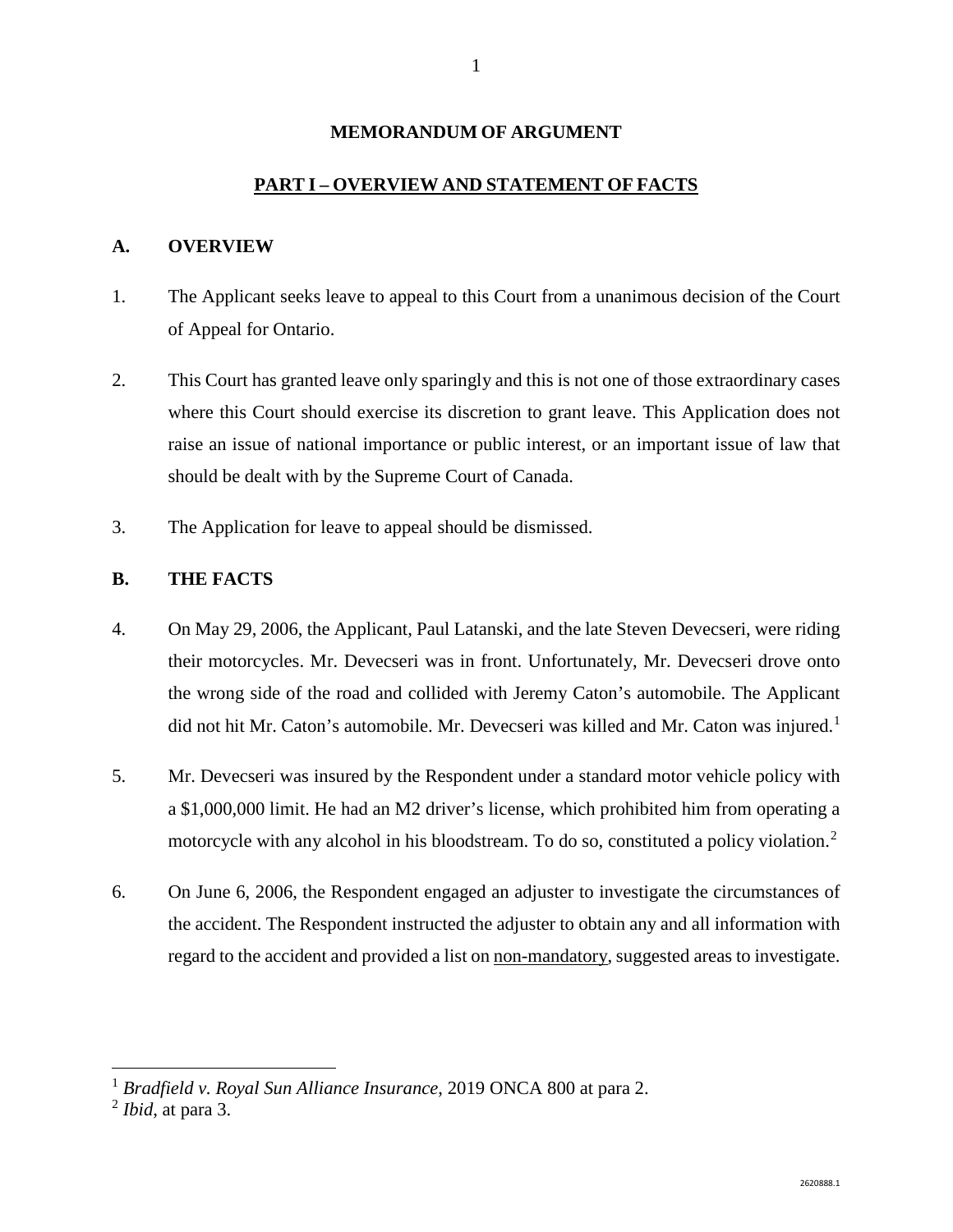The list included investigation materials from the police service and the coroner (death certificate). [3](#page-3-0)

- 7. During the investigation, the adjuster obtained the police report which concluded that "excessive speed was a major contributing factor in the collision." The police report made no mention of alcohol. The adjuster testified that he did not believe alcohol was involved in the collision because it was not disclosed in the police report.<sup>[4](#page-3-1)</sup>
- 8. As part of his investigation, the Respondent's adjuster also interviewed the Applicant and Mr. Latanski. Neither informed the adjuster that Mr. Devecseri had been drinking before the accident.<sup>[5](#page-3-2)</sup>
- 9. Before 2009, the Applicant's insurer received hearsay information that drinking was involved in the accident but did not disclose this information to the Respondent or its adjuster.<sup>[6](#page-3-3)</sup>
- 10. None of the parties obtained a copy of the coroner's report.<sup>[7](#page-3-4)</sup>
- 11. On May 27, 2008, Mr. Caton brought an action for personal injuries as against the Devecseri estate and the Applicant. Examinations for Discovery proceeded in June 2009 and Mr. Latanski advised for the first time that Mr. Devecseri and the Applicant were drinking beer shortly before the accident. As a result, two weeks after Mr. Latanski's examination, the Respondent advised the parties that it was taking an "off-coverage position", given that having a blood alcohol level above zero was contrary to Mr. Devecseri's M2 licence and a breach of his insurance policy. By taking an off-coverage position, Mr. Devecseri's policy limit was reduced from \$1,000,000 to \$200,000.[8](#page-3-5)

<span id="page-3-0"></span> <sup>3</sup> *Bradfield v. Royal Sun Alliance*, 2019 ONCA 800 at para 12.

<span id="page-3-1"></span><sup>4</sup> *Ibid*, at para 13.

<span id="page-3-2"></span><sup>5</sup> *Ibid*, at para 16.

<span id="page-3-3"></span><sup>6</sup> *Ibid*, at para 15.

<span id="page-3-4"></span><sup>7</sup> *Ibid*, at para 14.

<span id="page-3-5"></span><sup>8</sup> *Ibid*, at paras 5 and 17-19.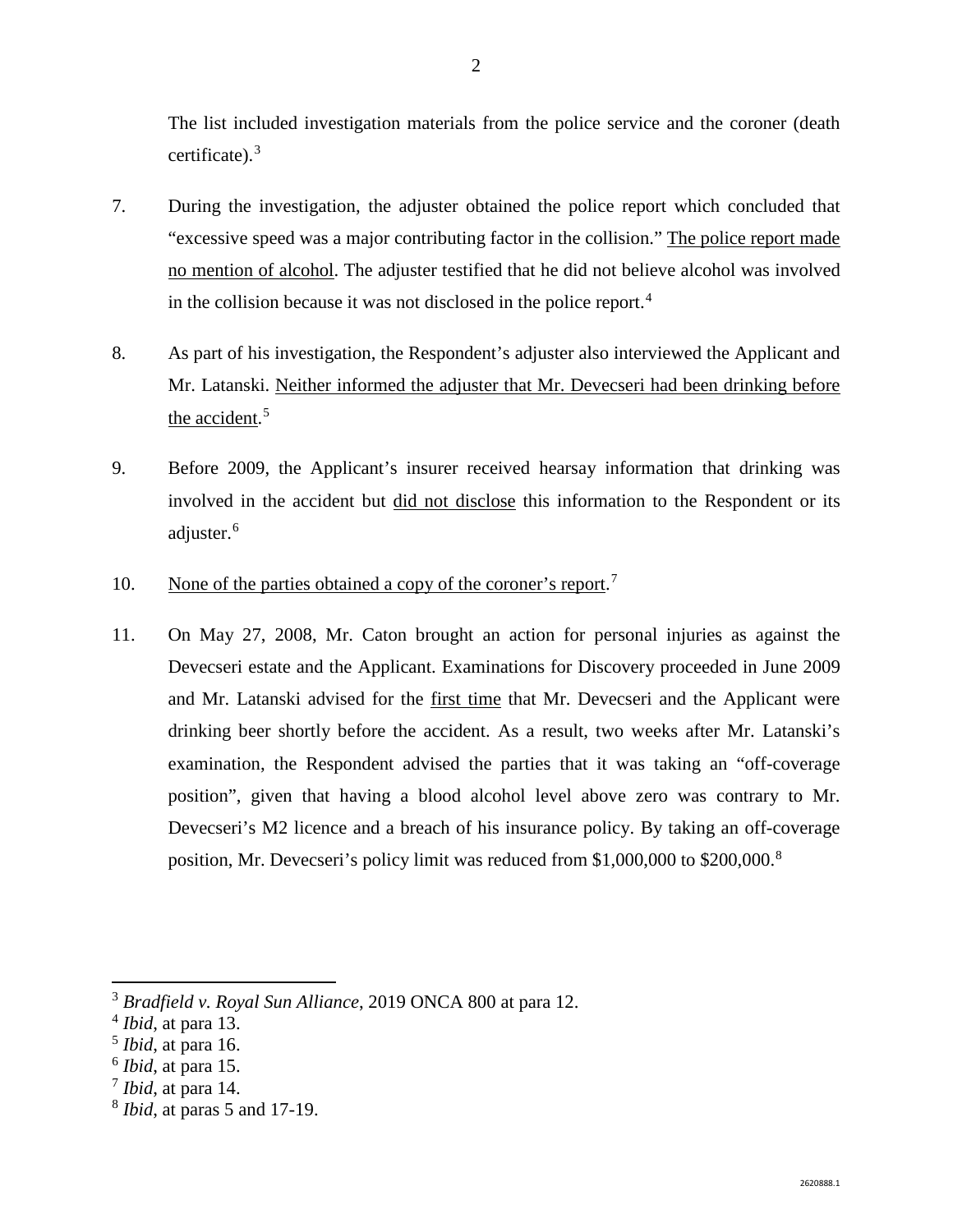- 12. At no time did the Respondent provide Mr. Devecseri's estate notice in writing that it was waiving the policy violation, as described in section 131(1) of the *Insurance Act*, R.S.O. 1[9](#page-4-0)90, c I.8. $9$
- 13. In 2012, the Caton action proceeded to trial and the Applicant and Mr. Devecseri were found liable for damages resulting from the motor vehicle accident. The jury awarded \$1,800,000 in total damages, apportioning 90% liability against the Devecseri estate, and 10% against the Applicant. The Applicant was indemnified against Mr. Devecseri's estate and obtained judgment on his crossclaim against the estate.<sup>[10](#page-4-1)</sup>
- 14. The Applicant subsequently brought a direct action against the Respondent pursuant to section 258 of the *Insurance Act*, R.S.O. 1990, c I.8 seeking entitlement to recover judgment against the Respondent for the remaining \$800,000 available under Mr. Devecseri's policy (\$200,000 had already been paid out).<sup>[11](#page-4-2)</sup>
- 15. In the second action, the Trial Judge was asked to determine whether the Respondent was entitled to take an off-coverage position and reduce the policy limits after it had learned that Mr. Devecseri had been drinking before the accident, contrary to the terms of his insurance policy. $12$
- 16. In the second action, the Trial Judge incorrectly held that the Respondent had waived its right to rely on Mr. Devecseri's policy breach. According to the Trial Judge, knowledge of the policy breach could be *imputed* on the basis that the evidence of the policy breach was available to the Respondent, had it obtained the coroner's report in 2006. Having found waiver, the Trial Judge held that the issue of estoppel was moot.<sup>[13](#page-4-4)</sup>
- 17. The Respondent appealed the Trial Judge's finding that it had waived its right to deny coverage on three grounds:

<span id="page-4-1"></span><span id="page-4-0"></span> <sup>9</sup> *Bradfield v. Royal Sun Alliance*, 2019 ONCA 800 at para 20.

<sup>10</sup> *Ibid,* at para 21.

<span id="page-4-2"></span><sup>11</sup> *Ibid*, at para 23.

<span id="page-4-3"></span><sup>12</sup> *Ibid*, at para 5.

<span id="page-4-4"></span><sup>13</sup> *Ibid*, at para 6 and 27.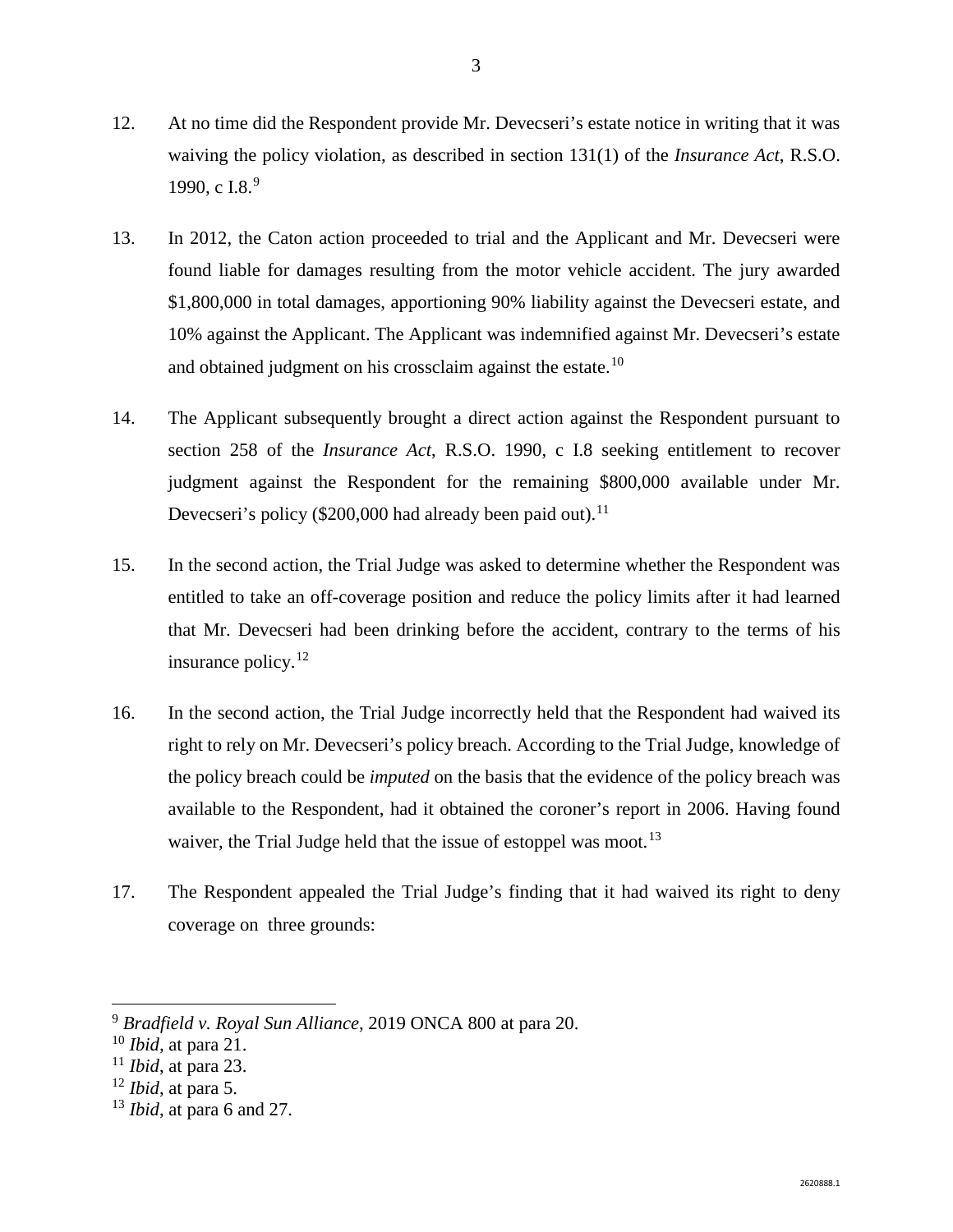- (a) The Respondent submitted that it did not have actual knowledge of the policy breach until 2009 when Mr. Latanski advised for the first time that Mr. Devecseri had been drinking before the accident.<sup>[14](#page-5-0)</sup>
- (b) The Respondent submitted that there was no clear waiver of the breach in writing as provided in section 131(1) of the *Insurance Act*, R.S.O. 1990, c I.8; and
- (c) The Respondent submitted that there could be no estoppel as there was no knowledge of the breach until 2009 and no detrimental reliance.<sup>[15](#page-5-1)</sup>
- 18. In a unanimous decision, the Court of Appeal for Ontario held that the Respondent did not waive its right to rely on the policy breach nor was it estopped from relying on the breach.<sup>[16](#page-5-2)</sup>
- 19. The Court of Appeal reached the following conclusions in its 16-page, well-reasoned decision:
	- (a) the Respondent did not have actual knowledge of the policy breach that entitled it to deny coverage until June  $2009$ ;<sup>[17](#page-5-3)</sup>
	- (b) knowledge of the policy breach could not be imputed as the Respondent did not have all the material facts from which to determine there was a policy breach until it received Mr. Latanski's evidence in 2009; [18](#page-5-4)
	- (c) the knowledge requirement is not whether the insurer *could* obtain the material facts but whether they *did* have the material facts necessary to enable them to know of the policy breach; $^{19}$  $^{19}$  $^{19}$

<span id="page-5-0"></span> <sup>14</sup> *Bradfield v. Royal Sun Alliance*, 2019 ONCA 800, at para 7 and 37.

<span id="page-5-1"></span><sup>15</sup> *Ibid*, at para 9, Appellant's Materials.

<span id="page-5-2"></span><sup>16</sup> *Ibid*, at para 57.

<span id="page-5-3"></span><sup>17</sup> *Ibid*, at paras 37 and 52.

<span id="page-5-4"></span><sup>18</sup> *Ibid*, at para 38 and 53.

<span id="page-5-5"></span><sup>19</sup> *Ibid*, at para 53.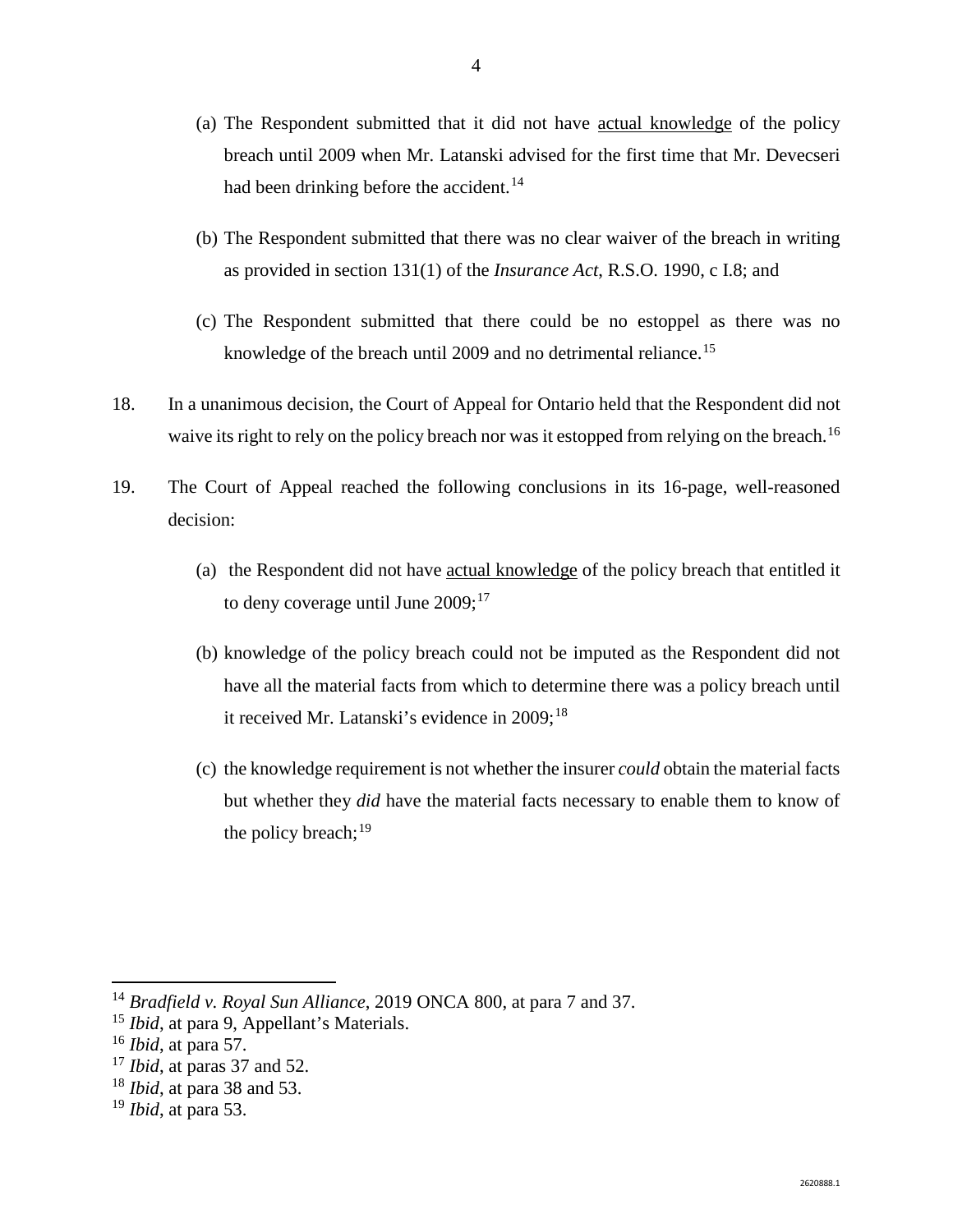- (d) the Respondent expressed no clear intention to forego the exercise of the right to deny coverage in writing as required under section 131(1) of the *Insurance Act*, R.S.O. 1990, c I.8;<sup>[20](#page-6-0)</sup>
- (e) the Respondent was not estopped from asserting a breach of the policy, as it had no knowledge of the breach until 2009 and there was no evidence of detrimental reliance; [21](#page-6-1) and
- (f) there was no legal authority to support the proposition that an insurer is required to investigate every reasonable possibility that a policy was breached. $^{22}$  $^{22}$  $^{22}$
- 20. The Court of Appeal for Ontario therefore granted the appeal and set aside the decision of the Trial Judge. $23$

# **PART II – STATEMENT OF QUESTIONS IN ISSUE**

- 21. The Applicant submits that the proposed appeal raises the following issue of national or public importance:
	- a. Should an insurer be permitted to deny coverage for breach of an insurance policy three years after electing to defend a claim?

*What is the proper test to be used uniformly across Canada for determining the application of waiver and estoppel principles in insurance litigation? When is an insurer no longer entitled to adopt an "off-coverage" position in the litigation process? In the context of waiver and estoppel, what degree of "knowledge" is required on the part of the insurer?*

22. As set out below, this issue has arisen in prior cases, and has been properly disposed of by the Ontario Superior Court of Justice, the Court of Appeal for Ontario, and this Court. This appeal raises no novel issues of law, and is not of national or public importance.

<span id="page-6-0"></span> <sup>20</sup> *Bradfield v. Royal Sun Alliance*, 2019 ONCA 800, at paras 40 and 54.

<span id="page-6-1"></span><sup>21</sup> *Ibid*, at paras 47- 49 and 55.

<span id="page-6-2"></span><sup>22</sup> *Ibid*, at paras 39 and 56.

<span id="page-6-3"></span><sup>23</sup> *Ibid*, at para 57.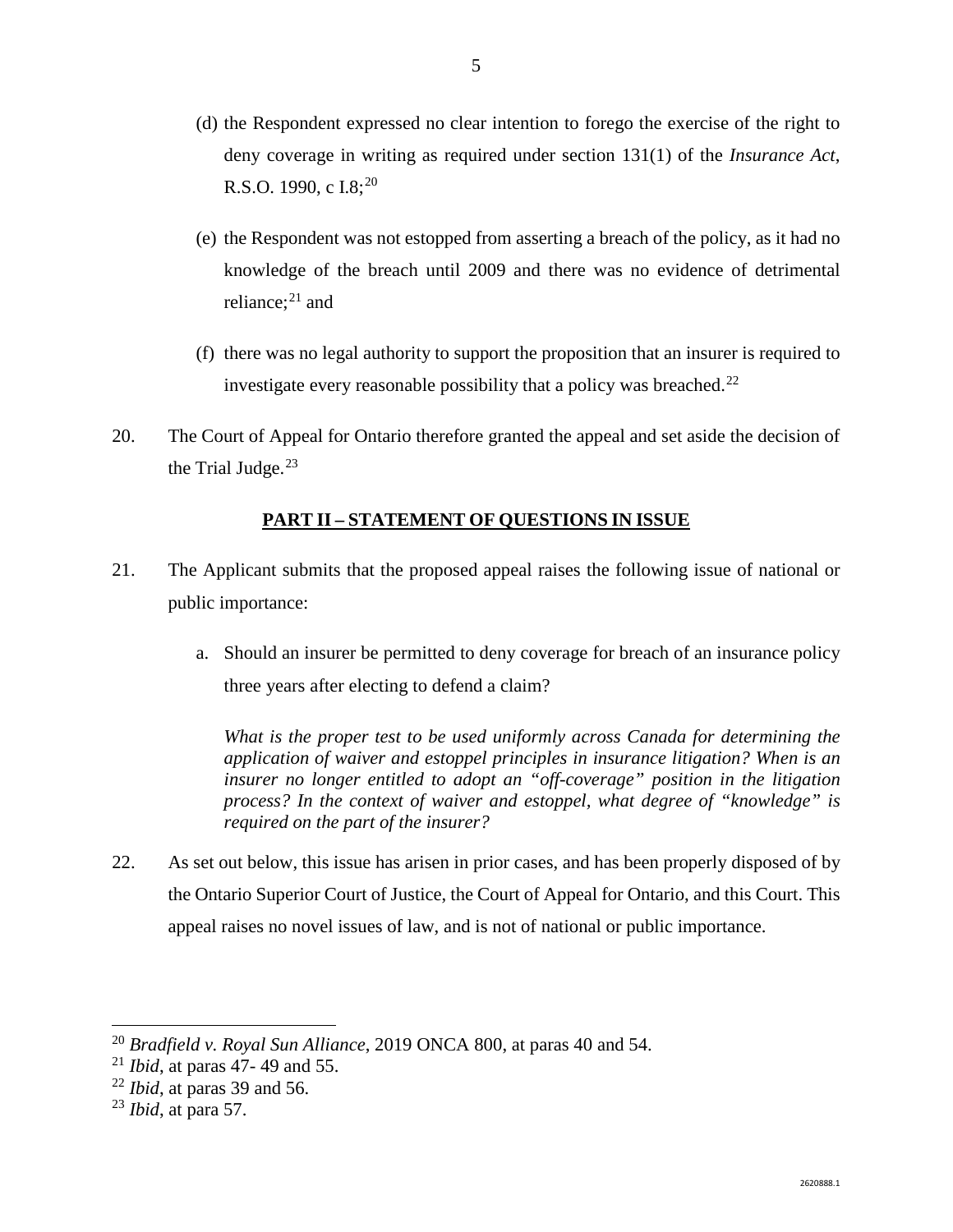23. The Applicant's request for leave to appeal should be dismissed.

# **PART III – STATEMENT OF ARGUMENT**

- 24. The Ontario Superior Court of Justice, the Court of Appeal for Ontario, and this Court have all considered the circumstances when an insurance company can deny coverage for a breach of an insurance policy after it has already elected to defend a claim.<sup>[24](#page-7-0)</sup>
- 25. The Respondent respectfully submits that the Court of Appeal for Ontario accurately followed the jurisprudence in reaching its conclusions and that its decision offers no valid grounds for leave to appeal to the Supreme Court of Canada.
- 26. The legal principles of waiver and estoppel, which form the basis of this appeal, are wellsettled and are applied in fact specific circumstances. As discussed below, the underlying facts of this case do not support the Trial Judge's finding that the Respondent waived its right or was estopped from taking an off-coverage position. The facts show that the Respondent did not have any knowledge of the policy breach until three years after the motor vehicle accident when Mr. Latanski advised for the first time at his Examination for Discovery that Mr. Devecseri and the Applicant were drinking before the accident.
- 27. The Respondent submits that its adjuster acted reasonably in his investigation. The adjuster obtained a copy of the police report and interviewed the Applicant and Mr. Latanski. The police report did not mention alcohol was a factor in the collision, and the Applicant and Mr. Latanski did not advise the adjuster that Mr. Devecseri had been drinking before the accident. Based on this, there was no reason to suspect that alcohol was a factor in the collision and, therefore, no reason to investigate further.
- 28. There is no jurisprudence supporting the Applicant's proposition that an insurer is required to investigate every reasonable possibility that its policy may have been breached. Rather,

<span id="page-7-0"></span> <sup>24</sup> *Logel (Litigation Administrator of) v. Wawanesa Mutual Insurance Co*., [2008] O.J. No. 3717 (Ont. S.C.), affirmed 2009 ONCA 252; *Rosenblood Estate v. Law Society of Upper Canada*, [1989] O.J. No. 2470 (Ont. H.C.), appeal dismissed, [1992] O.J. No. 3030 (Ont. C.A.); *The Commonwell Mutual Insurance Group v Campbell*, 2019 ONCA 668; and *Saskatchewan River Bungalows Ltd. v Maritime Life Assurance Co*., [1994] 2 S.C.R. 490.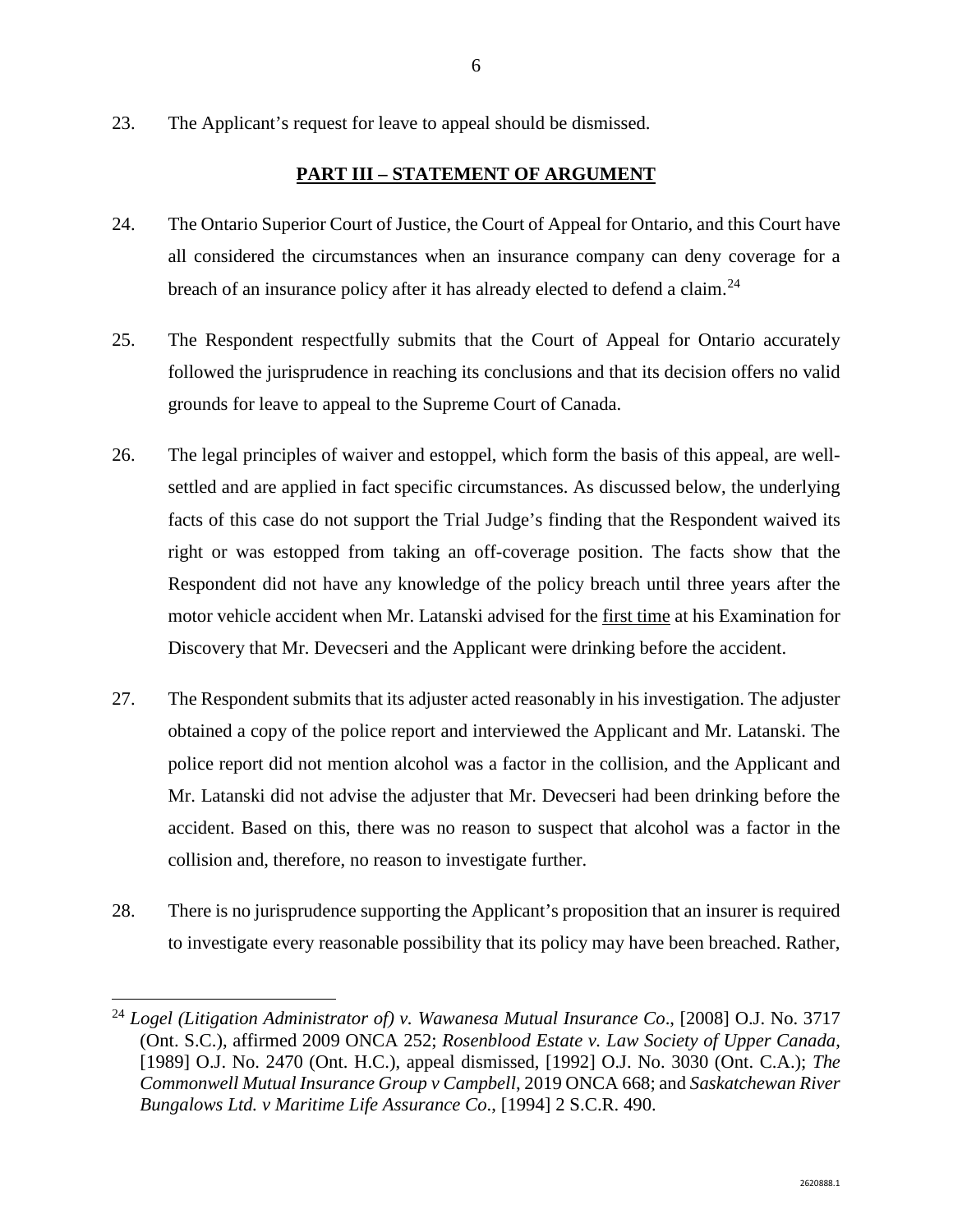the Respondent respectfully submits that seeking out a policy breach where there is no knowledge, evidence or information that suggests same, would be contrary to the duty of good faith it owed to Mr. Devecseri's estate.<sup>[25](#page-8-0)</sup>

- 29. Moreover, an insurer has every right to investigate and assess claims in the manner it so chooses. There is no jurisprudence directing insurers on how to investigate claims, and no evidence cited by the Applicant regarding the standard of care to which the Respondent should be held. The court is only interested in whether an insurer's investigation breaches the duty of good faith. The only duty imposed on adjusters is simply to carry out a reasonable investigation.[26](#page-8-1)
- 30. The Respondent respectfully submits that its adjuster's investigation was reasonable. He obtained the police report and interviewed the witnesses. The investigation revealed no indication of alcohol consumption before the accident.

## **A.** *Waiver by Conduct*

31. This Court dealt with the issue of wavier by conduct in *Saskatchewan River Bungalows Ltd. v. Maritime Life Assurance Co*. [27](#page-8-2) The test for waiver as set out by this Court is fact specific and driven by the evidence. Writing for a unanimous Court, Major J. set out the following test for wavier:

> Waiver will be found only where the evidence demonstrates that the party waiving had (1) a full knowledge of rights; and (2) an unequivocal and conscious intention to abandon them. The creation of such a stringent test is justified since no consideration moves from the party in whose favour a waiver operates. An overly broad interpretation of waiver would undermine the requirement of contractual consideration.<sup>[28](#page-8-3)</sup> [Emphasis added]

<span id="page-8-0"></span> <sup>25</sup> *Whiten v Pilot Insurance Co*., [2002] 1 S.C.R. 595.

<span id="page-8-1"></span><sup>26</sup> *Kingscourt Auto Enterprises Inc. v. General Accident Assurance Co. of Canada*, 1992 CarswellOnt 677 at para 39 and *Khazzaka v. CGU Insurance Company of Canada,*  2002 CanLII 45018 (ON CA) at para 72.

<span id="page-8-3"></span><span id="page-8-2"></span><sup>27</sup> *Saskatchewan River Bungalows Ltd. v. Maritime Life Assurance Co*., [1994] 2 S.C.R. 490. <sup>28</sup> *Ibid.,* at p. 500.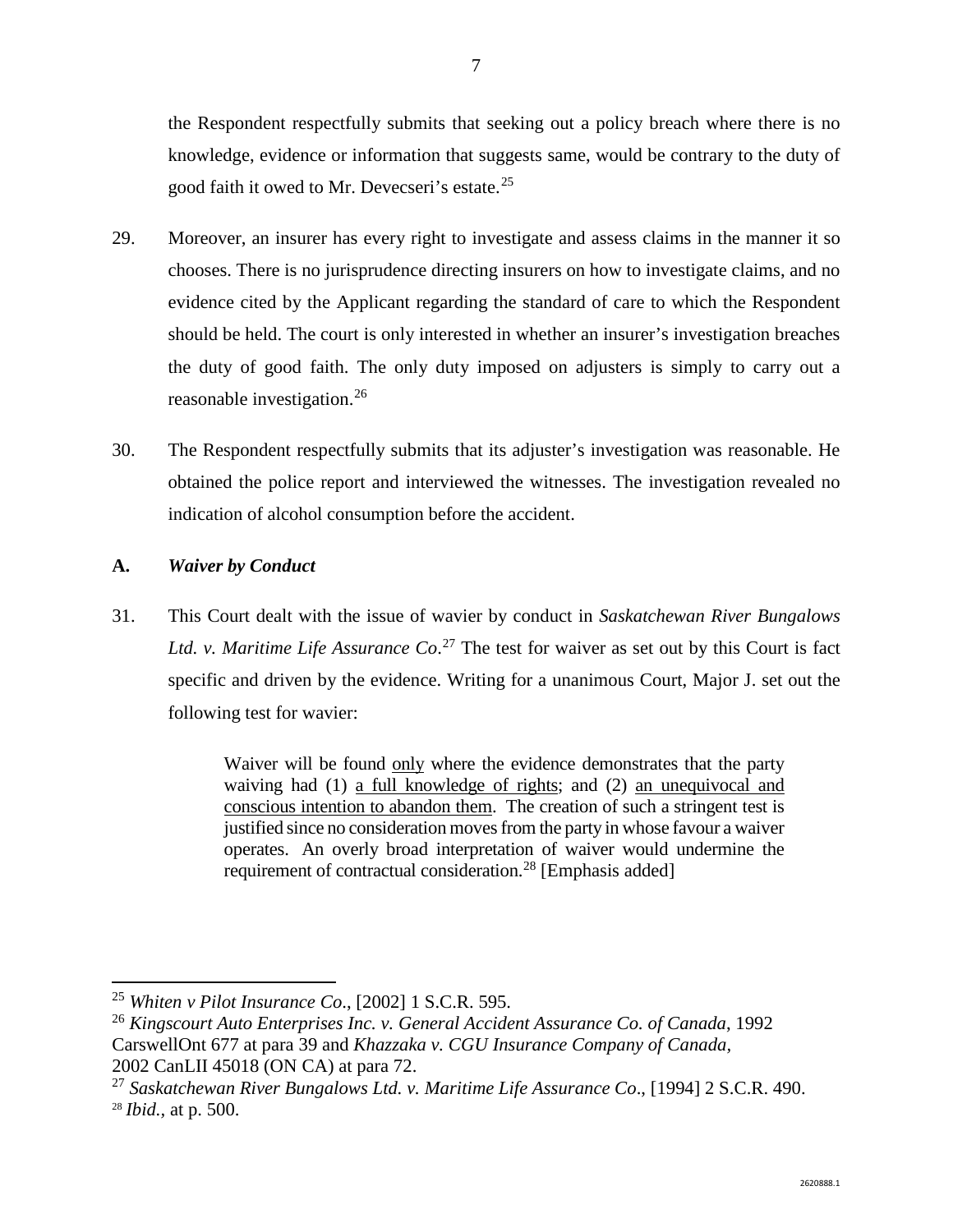- 32. In *Logel (Litigation Administrator of) v. Wawanesa Mutual Insurance Co., [29](#page-9-0)* the Superior Court of Justice for Ontario applied the test for waiver as set out in *Saskatchewan River Bungalows Ltd*.
- 33. In *Logel*, the plaintiff was involved in a fatal motor vehicle accident in June of 2000. She was a G2 driver and was insured under an automobile policy with Wawanesa. As a G2 driver, the plaintiff was prohibited from operating a motor vehicle with a blood alcohol concentration greater than zero. In 2002, Wawanesa's solicitor obtained a copy of the coroner's report that showed the plaintiff had alcohol in her system at the time of the accident. Despite the actual knowledge of this fact, Wawanesa did not take an off-coverage position as a result of the policy breach until 2005.
- 34. Based on the evidence, the court found that Wawanesa and its representative had full knowledge of its rights under the Wawanesa policy and that upon receipt of the coroner's report, it must have had knowledge of the facts giving rise to the exclusion of coverage. Wawanesa should have appreciated the significance of these facts before it elected to defend. [30](#page-9-1)
- 35. Unlike the insurer in *Logel*, the Respondent did not have any knowledge of the policy breach and did not sit idly on information for three years before taking an off-coverage position.
- 36. Given the Respondent's lack of knowledge, it was improper for the Trial Judge to conclude that knowledge of the breach could be *imputed* on the part of the Respondent. As stated by the Court of Appeal for Ontario:

This is not a case where RSA failed to appreciate the significance of information; it did not have information that Devecseri had been drinking and thereby had breached the terms of the policy.<sup>[31](#page-9-2)</sup>

<span id="page-9-0"></span> <sup>29</sup> *Logel (Litigation Administrator of) v. Wawanesa Mutual Insurance Co*., [2008] O.J. No. 3717 (Ont. S.C.)

<span id="page-9-1"></span><sup>30</sup> *Ibid,* at para 22.

<span id="page-9-2"></span><sup>31</sup> *Bradfield v. Royal Sun Alliance*, 2019 ONCA 800 at para 38.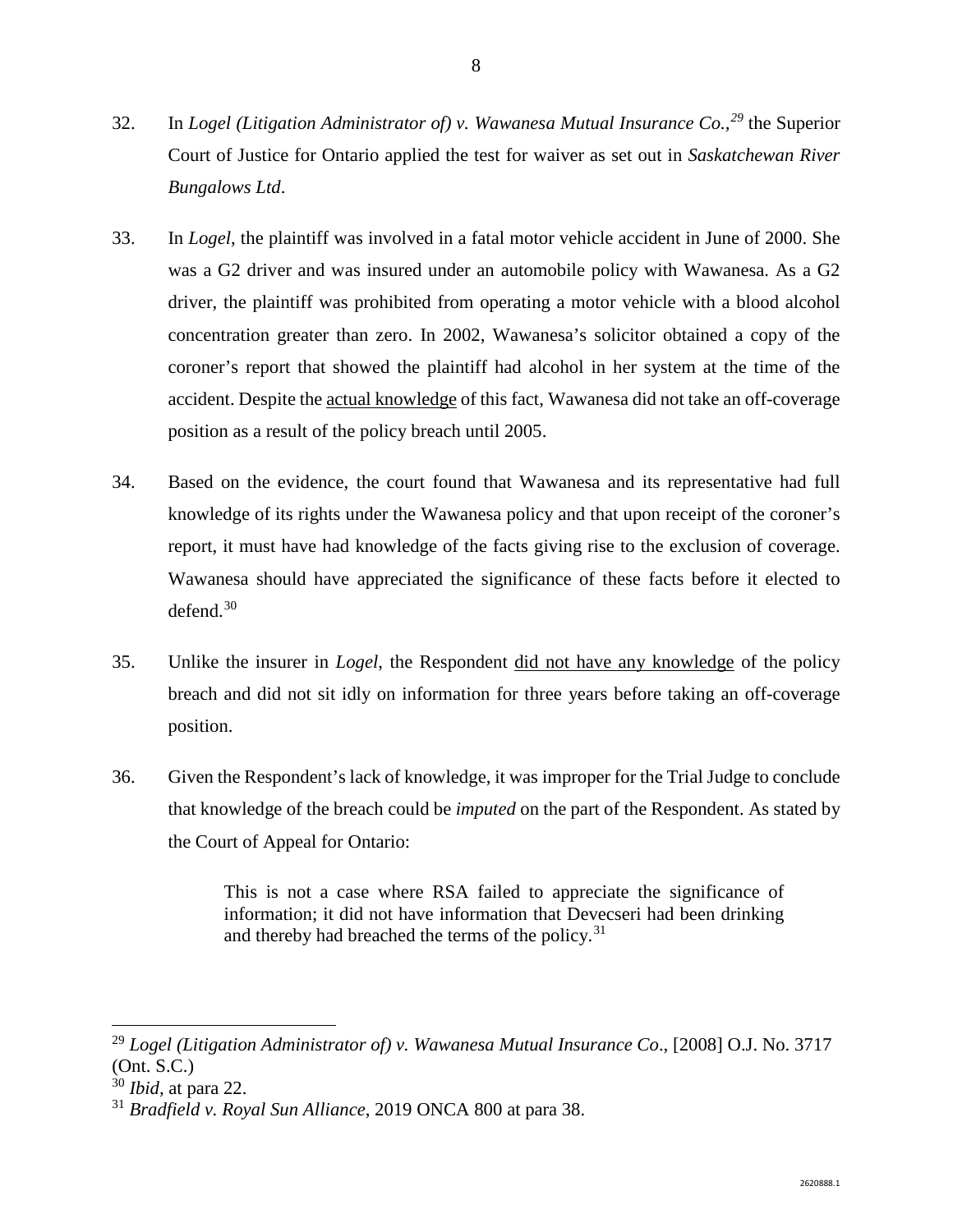- 37. The Respondent's adjuster investigated the circumstances of the accident and found no evidence that alcohol was a factor in the collision. The police report made no mention of alcohol, and the Applicant and Mr. Latanski did not advise the Respondent's adjuster that Mr. Devecseri had been drinking before the accident when they were interviewed. How could the Respondent be expected to appreciate facts it did not have following a reasonable investigation?
- 38. Notably, the Applicant's insurer had hearsay evidence prior to 2009 that drinking was involved in the accident, but chose not to disclose this information to the Respondent or its adjuster.
- 39. Without any information or evidence of drinking, it was incorrect for the Trial Judge to impute knowledge of the policy breach to the Respondent.
- 40. This is not a case like *Logel* where the insurer had information and failed to appreciate it. This is a case where the insurer had no information and the Trial Judge expected the insurer to appreciate information it did not have. "The knowledge requirement is not whether the insurer *could* obtain the material facts but whether they *did* have the material facts necessary to enable them to know of the policy breach."<sup>[32](#page-10-0)</sup>
- 41. With respect to part 2 of the test for waiver, there is no evidence that the Respondent abandoned its right to take an off-coverage position. In addition, the Respondent never provided Mr. Devecseri's estate with a written waiver, which was required under the section 131(1) of the *Insurance Act*, R.S.O. 1990, c I.8:

#### **Waiver of term or condition**

**131.** (1) No term or condition of a contract shall be deemed to be waived by the insurer in whole or in part unless the waiver is stated in writing and signed by a person authorized for that purpose by the insurer.  $33$ 

<span id="page-10-0"></span> <sup>32</sup> *Bradfield v. Royal Sun Alliance*, 2019 ONCA 800 at para 53, Appellant's Materials.

<span id="page-10-1"></span><sup>33</sup> *Insurance Act*, R.S.O. 1990, c I.8, s 131(1) and (2).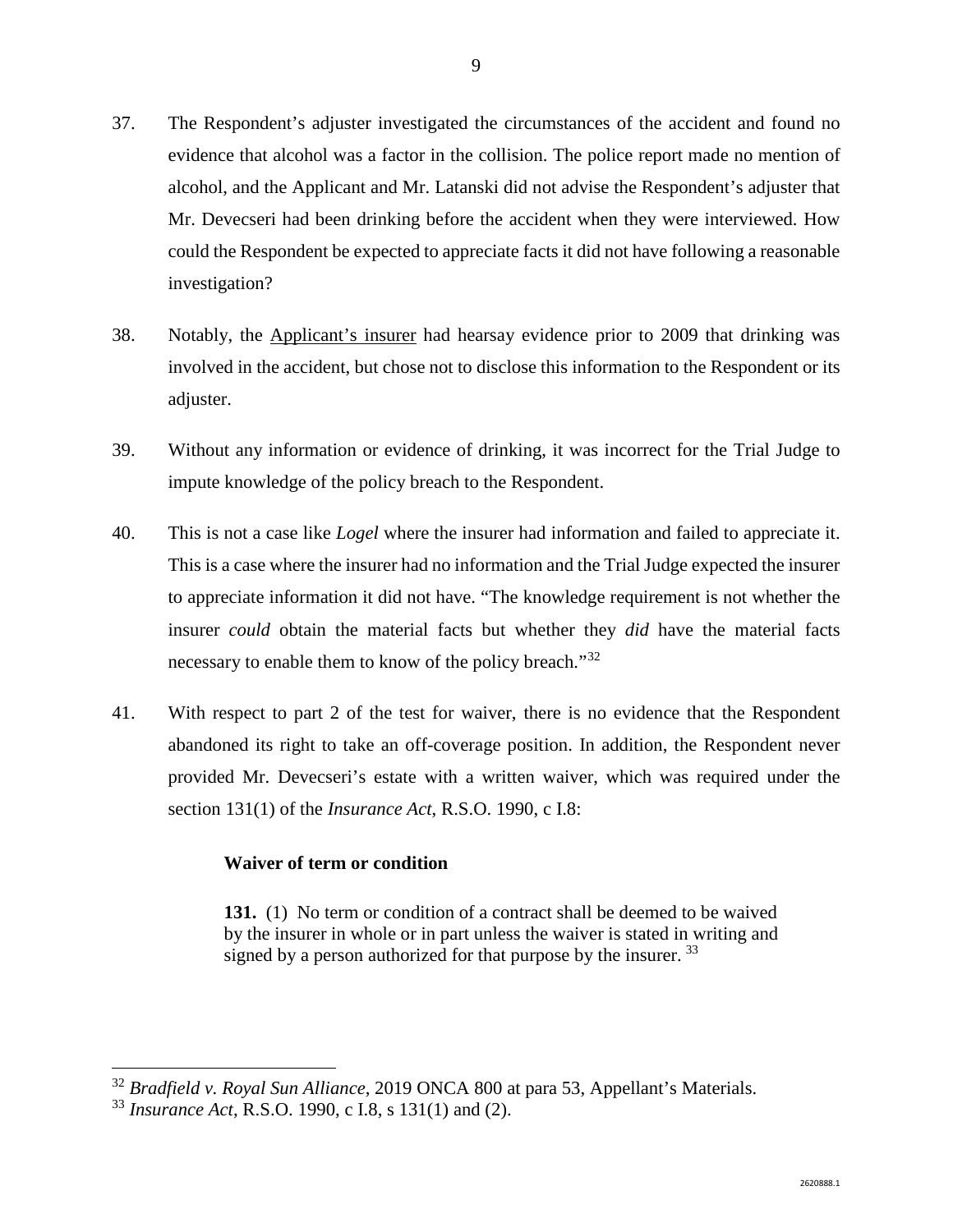- 42. The wording of section 131(1) of the *Insurance Act*, R.S.O. 1990, c I.8, as it then was, clearly states that no term or condition of a contract shall be deemed to be waived by the insurer unless the waiver is stated in writing and signed by a person authorized for that purpose by the insurer. At no point did the Respondent provide such written notice to Mr. Devecseri's estate.
- 43. The Applicant reproduced the current version of section 131(1) of the *Insurance Act*, R.S.O. 1990, c I.8 at page 14 of his Memorandum of Law:

#### **Waiver and estoppel**

131(1) The obligation of an insured to comply with a requirement under a contract is excused to the extent that,

> (a) the insurer has given notice in writing that the insured's compliance with the requirement is excused in whole or in part, subject to the terms of the specified notice if any, or

(b) the insurer's conduct reasonably causes the insured to believe that the insured's compliance with the requirement is excused in whole or in part, and the insured acts on that belief to the insured's detriment. [34](#page-11-0)

- 44. This version of section 131(1) came into force on July 1, 2016, well after the subject accident and the trial of Mr. Caton's action. Given that this section was not in force at the relevant time, it does not apply to the Respondent's conduct. Moreover, the current version of section 131(1) does not specifically state that it is to be interpreted retroactively. Any argument that the Respondent has waived or is estopped under this version of section 131(1) is without merit.
- 45. Without full knowledge of its rights and without an unequivocal intention to abandon its rights under the policy in accordance with section 131(1) of the *Insurance Act*, R.S.O. 1990, c I.8, the Respondent cannot be said to have waived its right to take an off coverage position. Accordingly, the Court of Appeal for Ontario was correct in holding that the

<span id="page-11-0"></span> <sup>34</sup> *Insurance Act*, R.S.O. 1990, c I.8, s 131(1).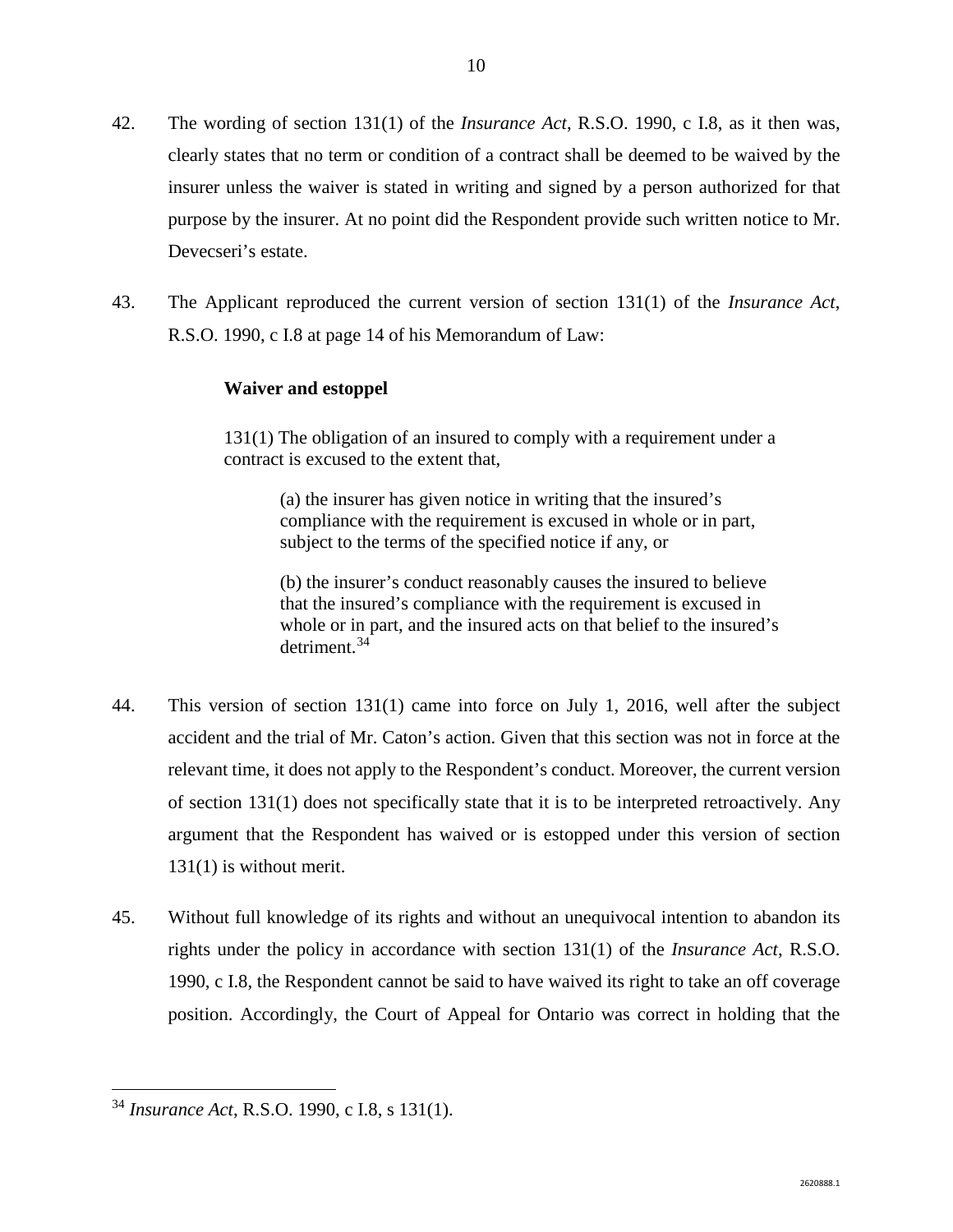Respondent did not waive its right to refuse coverage for breach of the terms of the insurance policy.

## **B.** *Estoppel*

- 46. As stated by this Court in *Maracle v Travelers Indemnity Co*. *of Canada*[35](#page-12-0) the principle of promissory estoppel is well settled.
- 47. The principle underlying the doctrine of promissory estoppel is that a party should not be allowed to resile from a choice when it would be unfair to the other party to do so. Like waiver, estoppel requires "knowledge" of the policy breach. Determining whether a party is estopped is fact specific.  $36$
- 48. The essential elements of estoppel in the insurance context are:
	- (a) the insurer must have knowledge of the facts that support a lack of coverage; and
	- (b) there must be a course of conduct by the insurer upon which the insured relied to its detriment. [37](#page-12-2)
- 49. The test for estoppel is conjunctive. Both elements must be met for estoppel to be found.
- 50. Although the Trial Judge did not address the issue of estoppel, the Court of Appeal for Ontario explored the issue in its well-reasoned decision.
- 51. In reaching its decision that the Respondent was not estopped from asserting a breach of the policy, the Court of Appeal for Ontario relied upon *Rosenblood Estate v. Law Society of Upper Canada.[38](#page-12-3)*
- 52. In *Rosenblood Estate*, the estate of a deceased solicitor sued on a policy of professional liability insurance. The solicitor practiced real estate law and was involved in a scam

<span id="page-12-0"></span> <sup>35</sup> *Maracle v. Travelers Indemnity Co*. *of Canada*, [1991] 2 SCR 50 at para 2.

<span id="page-12-1"></span><sup>36</sup> *Bradfield v. Royal Sun Alliance*, 2019 ONCA 800 at para 31.

<span id="page-12-3"></span><span id="page-12-2"></span><sup>37</sup> *Rosenblood Estate v. Law Society of Upper Canada*, [1989] O.J. No. 2470 (Ont. H.C.), appeal dismissed, [1992] O.J. No. 3030 (Ont. C.A.) at para 18. <sup>38</sup> *Ibid.*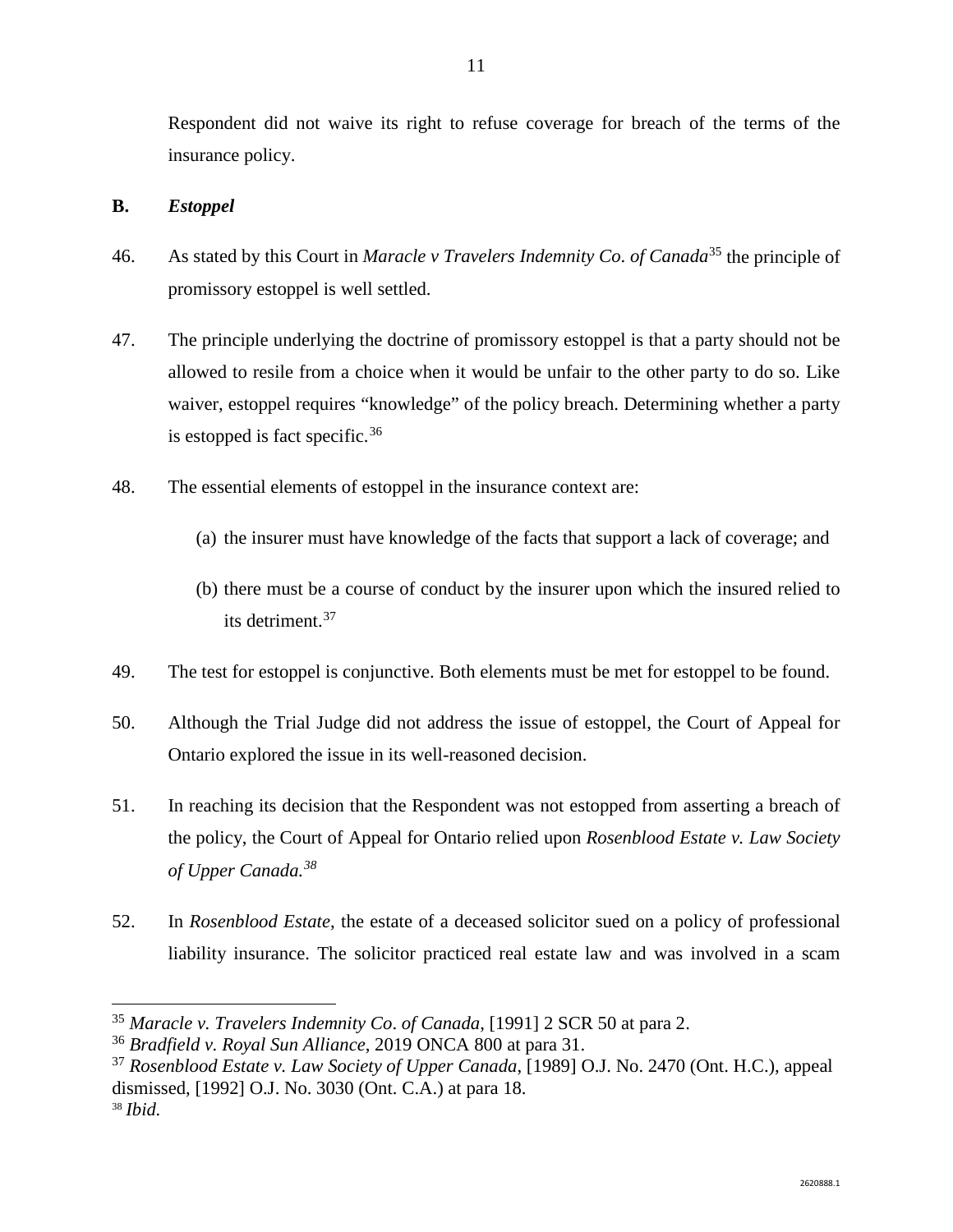against a credit union. The solicitor died one year after the scam and six months after his estate notified the Law Society of the credit union's claim. The insurer, through the Law Society and its lawyer, had actual knowledge of facts giving rise to a policy exclusion and chose to defend the action. Two years later, the Law Society advised the Estate that it was denying coverage. The court found that the Law Society appreciated or should have appreciated the significance of these facts.

53. The court in *Rosenblood* held:

…the insurer through the Law Society and its solicitor had knowledge of facts giving rise to exclusions of coverage and appreciated or should have appreciated the significance of these facts.[39](#page-13-0)

- 54. The insurer in *Rosenblood* should have appreciated the significance of the information in its possession that constituted a policy exclusion. Despite this information, it elected to defend the claim. The court also found that the insured relied to its detriment on the insurer's agreement to defend the claim.
- 55. Unlike the insurer in *Rosenblood*, the Respondent did not have any knowledge to support a lack of coverage. The police report made no mention of drinking and the Applicant and Mr. Latanski did not mention anything about drinking when interviewed by the Respondent's adjuster after the accident.
- 56. Without any information about drinking before the accident, the Respondent did not have any knowledge about a possible policy breach and was not in a position to take an offcoverage position until the Examination for Discovery of Mr. Latanski in 2009.
- 57. This case can also be distinguished from *Rosenblood* because there is no evidence of detrimental reliance, the second element in the test for estoppel.
- 58. There was no evidence that any of the steps taken by the Respondent to defend the case operated to prejudice the estate. Rather, both the litigation administrator for Mr. Devecseri's estate and Mr. Caton's counsel testified at trial that there would have been no

<span id="page-13-0"></span> <sup>39</sup> *Rosenblood Estate v. Law Society of Upper Canada*, [1989] O.J. No. 2470 (Ont. H.C.), appeal dismissed, [1992] O.J. No. 3030 (Ont. C.A.) at para 61.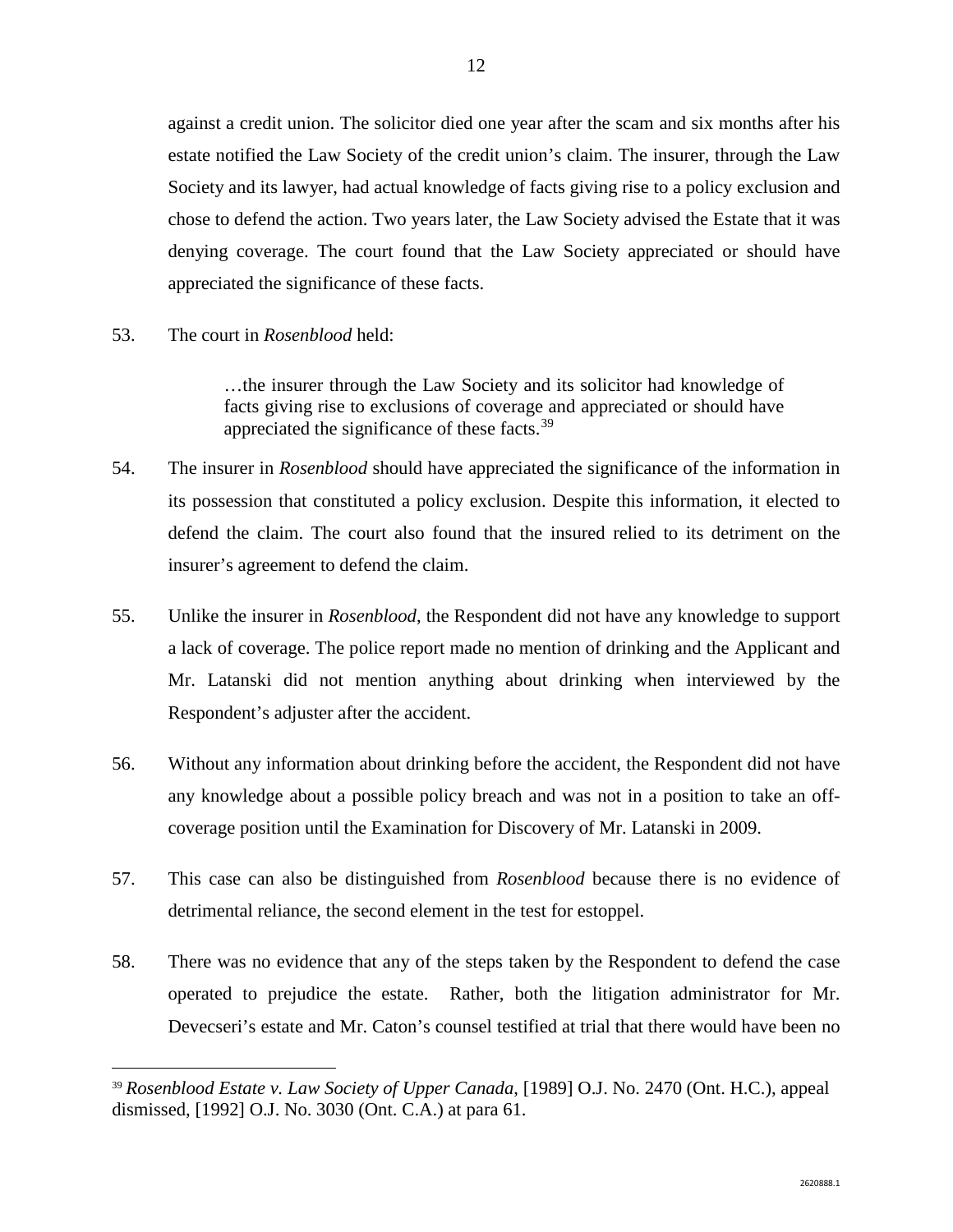difference in the defence of the action whether the Respondent added itself as a statutory third party or was a defendant in the action. $40$ 

- 59. Given that the defence of the case would not have changed, then even if the Applicant's submission that prejudice is presumed is correct, the Court of Appeal concluded that such presumption would have been rebutted – no detrimental reliance was found.
- 60. When the facts of this case are applied to the test for estoppel, it is evident that estoppel cannot be made out: (1) there is no evidence that the Respondent had any knowledge to support a lack of coverage; and (2) there is no evidence that any of the steps taken by the Respondent to defend the case operated to prejudice Mr. Devecseri's estate, nor that the estate detrimentally relied on the Respondent.
- 61. Accordingly, the Court of Appeal for Ontario was correct in determining that the Respondent was not estopped from asserting a policy breach.

# **C.** *The Applicant Has Not Met the Test for Leave*

- 62. The Supreme Court of Canada is concerned only with matters of national importance or public interest.<sup>[41](#page-14-1)</sup>
- 63. As stated in the case of *Dorzek v. McColl Frontenac Oil Co.,* [1933] S.C.R. 197, the Court should not grant leave for the mere purpose of reasserting the law it has already expounded. The mere fact that a point of law – important though it may be – is involved in the appeal is not in itself sufficient reason why leave should be granted, if the point has already been the subject of a decision of the Supreme Court of Canada.<sup>[42](#page-14-2)</sup>
- 64. The principles of waiver and estoppel have already been the subject of decisions from this Court. Moreover, these principles do not need to be revisited as they are well settled.<sup>[43](#page-14-3)</sup>

<span id="page-14-0"></span> <sup>40</sup> *Bradfield v. Royal Sun Alliance*, 2019 ONCA 800 at para 49.

<span id="page-14-1"></span><sup>41</sup> *Supreme Court Act*, R.S.C. 1985, c. S-26, s 40.

<span id="page-14-2"></span><sup>42</sup> *Dorzek v. McColl Frontenac Oil Co*., [1933] S.C.R. 197 at paras 14 and 16.

<span id="page-14-3"></span><sup>43</sup> *Saskatchewan River Bungalows Ltd. v. Maritime Life Assurance Co*., [1994] 2 S.C.R. 490 and *Maracle v. Travelers Indemnity Co*. *of Canada*, [1991] 2 SCR 50.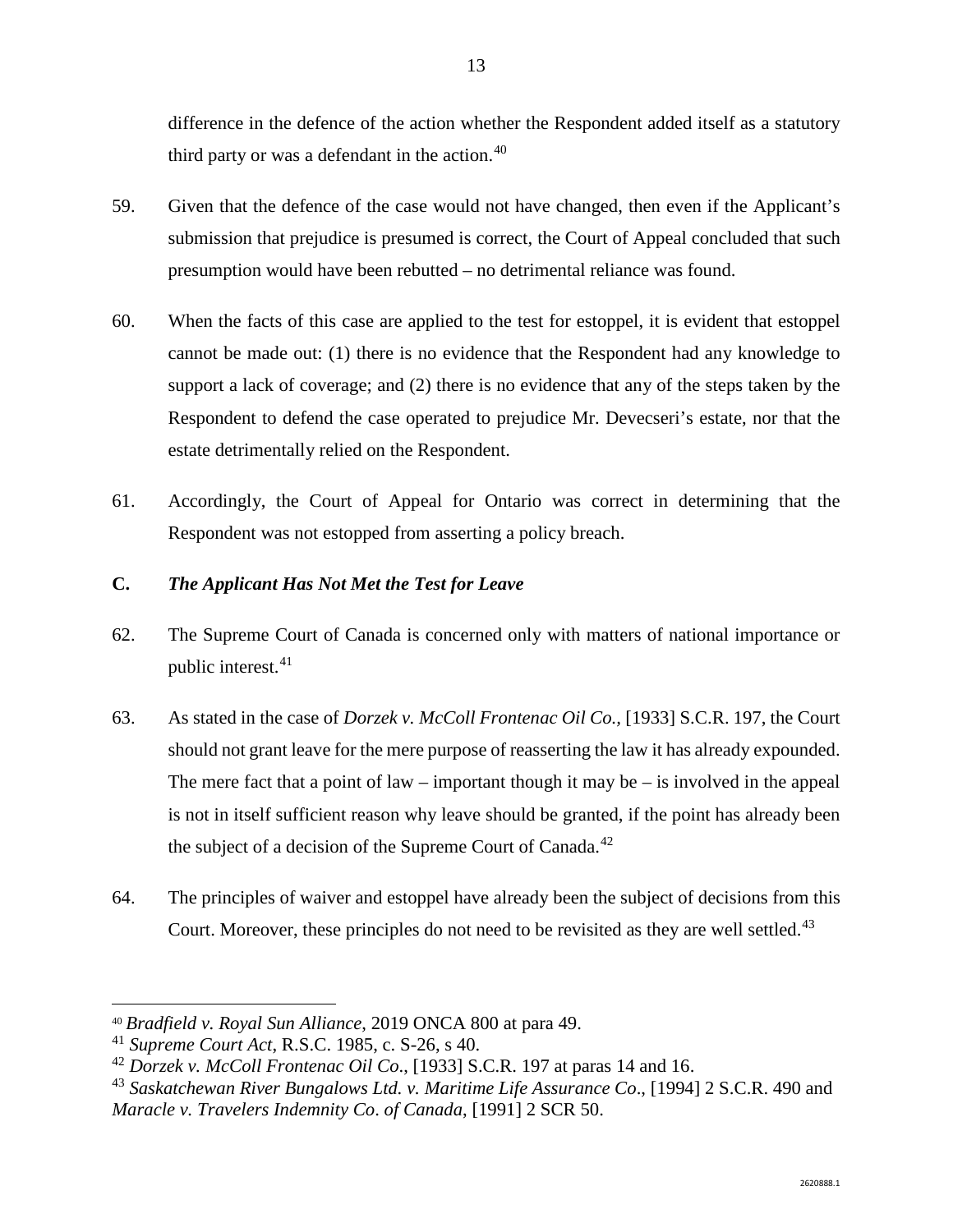- 65. The Respondent submits that there are no conflicting decisions from the Court of Appeal for Ontario. The decision in this case is not at odds with the decision in *The Commonwell Mutual Insurance Group v Campbell*. [44](#page-15-0)
- 66. In *Commmonwell*, the insured was injured in a dirt bike accident in April 2013 when he collided with an ATV. The ATV driver was injured and commenced an action in negligence. At all material times, the insurer knew the insured was operating a dirt bike and that the policy did not cover liability arising from the use of the dirt bike, as it was not registered. In August 2016, the insurer brought an application seeking a declaration that the insured was not covered under the policy. The application judge denied the application holding that the insurer had waived its right to deny coverage. On appeal, the Court of Appeal for Ontario upheld the decision of the application judge and found that the insurer had the knowledge it was relying on to deny coverage at the material time.<sup>[45](#page-15-1)</sup>
- 67. The *Commonwell* case is distinguishable. Unlike the insurer in *Commonwell*, the Respondent did not have any knowledge of a possible policy violation when it elected to defend Mr. Devecseri's estate. Knowledge of a possible policy violation was not disclosed to the Respondent until the Examination for Discovery of Mr. Latanski in 2009.
- 68. The Applicant also submits that the decision of the Court of Appeal for Ontario is at odds with the results in other provinces and jurisdictions across Canada. The Applicant cites the decisions of *Apline Florist & Food Market v. Axa Pacific Insurance* and *Personal Insurance Company v. Richiger* in support of this position.
- 69. In *Alpine Florist & Food Market v. Axa Pacific Insurance*, [46](#page-15-2) the plaintiff sought judgment against the defendant's insurer in a direct action. One of the issues in the direct action was whether the insurer was estopped from denying coverage as a result of the actions it took in defending the claim advanced by the plaintiff against the insurer's insured. The Supreme Court of British Columbia applied the facts of that case to the law of estoppel and found that, under the circumstances, the insurer was not estopped from denying coverage despite

<span id="page-15-0"></span> <sup>44</sup> *The Commonwell Mutual Insurance Group v. Campbell*, 2019 ONCA 668

<span id="page-15-1"></span><sup>45</sup> *Ibid. at* para 9.

<span id="page-15-2"></span><sup>46</sup> *Apline Florist & Food Market v. Axa Pacific Insurance*, 2004 BCSC 1731 (CanLii).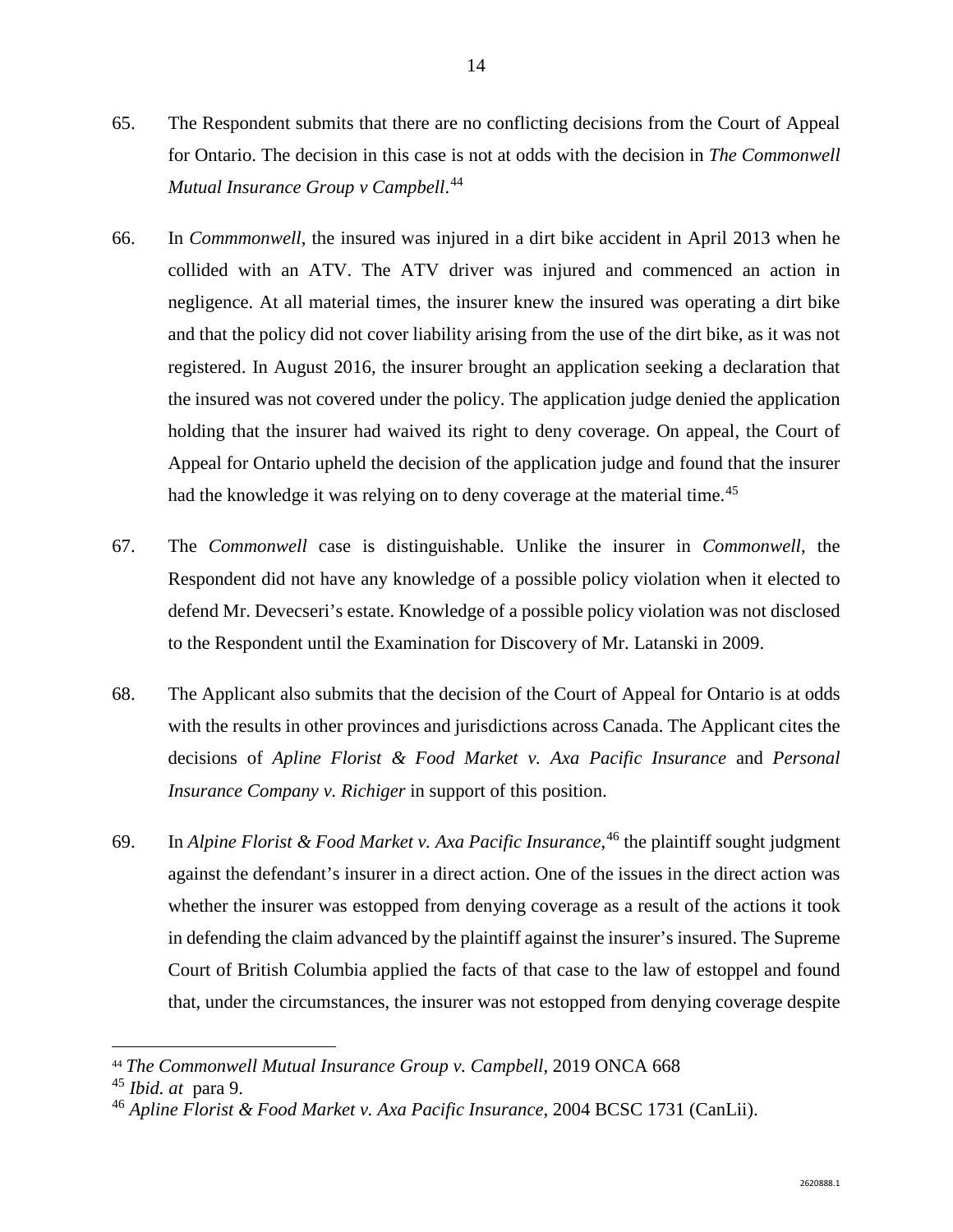not entering into a non-waiver agreement with the insured as there was no detrimental reliance. The Court of Appeal for Ontario made a similar finding in the within case – no detrimental reliance.

- 70. In *Personal Insurance Company v. Richinger*, the insured was involved in a fatal motor vehicle collision with his daughters. The accident occurred on June 21, 2004 and on July 22, 2004 the insurer's adjuster was informed that the insured had telephoned his wife shortly before the accident saying he was going to kill himself and his daughters. In 2009, the insurer sought a declaration that it had no obligation to defend and indemnify the insured's estate given the criminal conduct. The Supreme Court of the Northwest Territories held that the insurer had knowledge of the facts giving rise to the policy violation and should have appreciated same. The court held that the insurer had waived its right to deny coverage. [47](#page-16-0)
- 71. The *Richinger* case it not at odds with the Court of Appeal for Ontario's decision. In *Richinger*, the insurer had knowledge of the facts to deny coverage shortly after the accident. The day after the accident the adjuster was informed that the insured intended to kill himself and his daughters. The Supreme Court of the Northwest Territories took the position that the insured should have appreciated the facts in its possession before waiting five years to deny coverage.[48](#page-16-1) Unlike *Richinger*, the Respondent did not have any knowledge of a policy breach when it elected to defend Mr. Devecseri's estate. Moreover, the Respondent was never made aware of the policy breach despite interviewing the Applicant and Mr. Latanski after the accident.
- 72. Given the foregoing, the Applicant's request for leave to appeal should be dismissed.

#### **PART IV – SUBMISSION ON COSTS**

73. The Respondent respectfully requests its costs on this leave Application.

<span id="page-16-0"></span> <sup>47</sup> *Personal Insurance Company v. Richinger*, 2012 NWTSC 19, Appellant's Materials.

<span id="page-16-1"></span><sup>48</sup> *Ibid*, at para 33.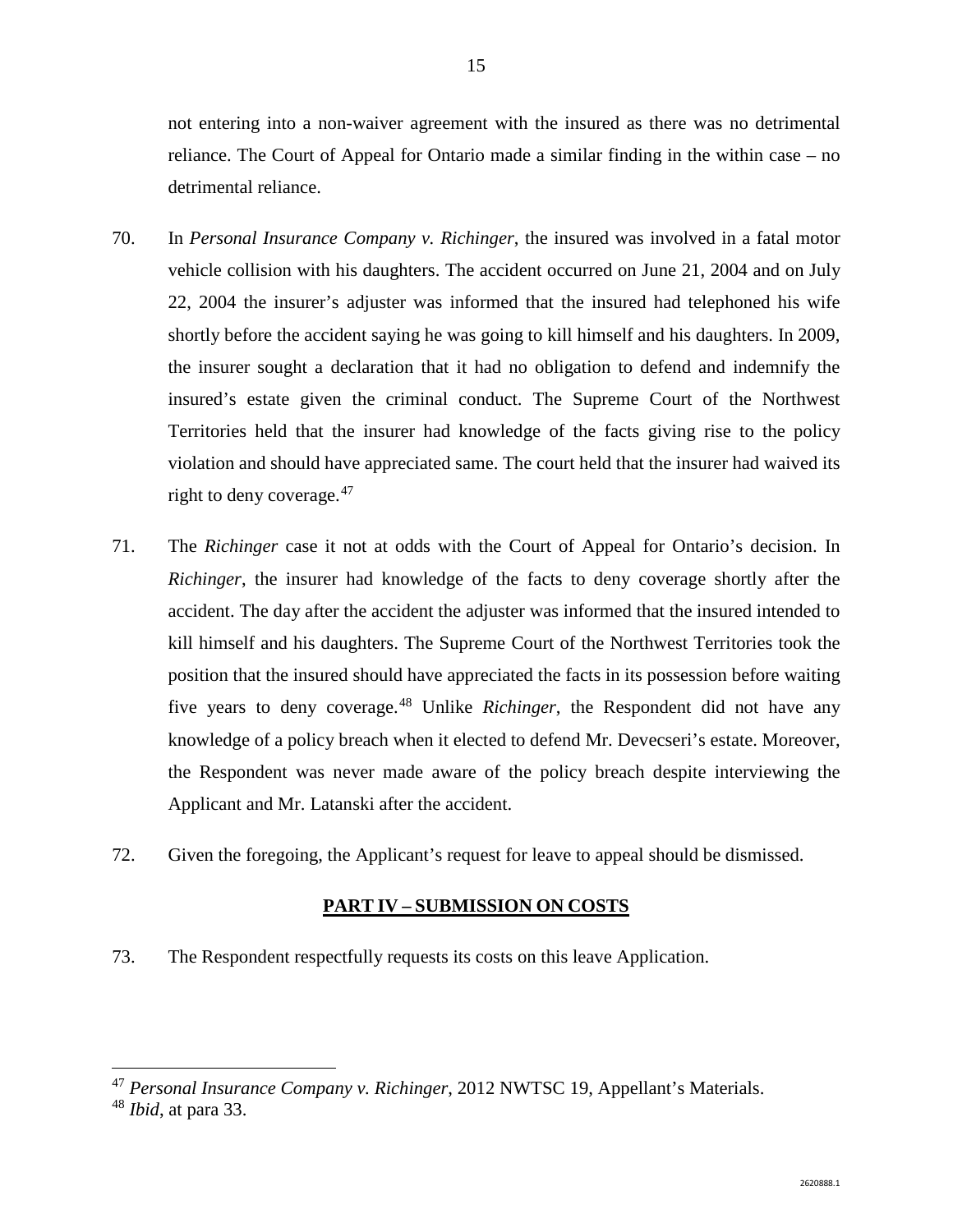## **PART V-ORDER SOUGHT**

74. The Respondent respectfully requests that this Application for leave to appeal be dismissed, with costs.

ALL OF WHICH IS RESPECTFULLY SUBMITTED this 28<sup>th</sup> day of January, 2020.

fort Derek V. Abreu<br>Primark A. Borgo